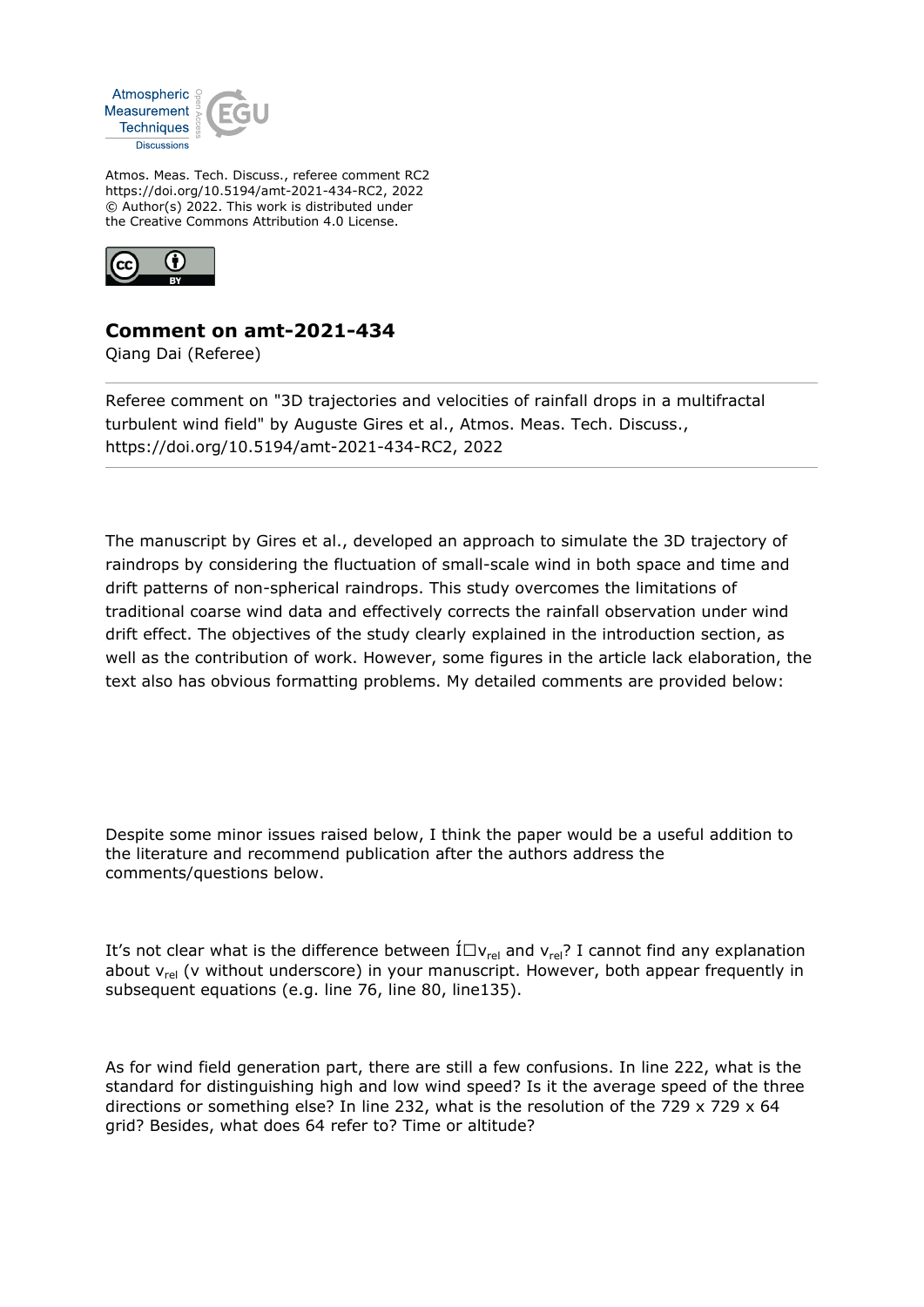The manuscript lack of the description of study area and the 3D sonic anemometer instrument. Despite the author's citation of the data, I would still like to know how the instrument works and how the wind speed data is organized. Please improve this section by adding more detailed information.

Besides, I cannot find any description of Fig. 6 in the manuscript

Below are specific comments and suggestions:

Line 25: "km" in the brackets may be italicized.

Line 36-37: "for example" appears consecutively.

Line 73/79/87/104...: Please remove spaces before colon characters.

Line 96: Please add a period at the end of the sentence.

Figure 1c: What is the difference between abscissa and ordinate? Which is the retrieved one?

Figure 1d: Please add y-label.

Figure 1f: Please change "(e) Terminal fall velocity vs. equivolumic diameter" to "(f) Terminal fall velocity vs. equivolumic diameter".

Line 107: Does "SA" refer to surface area?

Line 119: I wonder if the drag coefficient is  $C_d$ ,  $C_D$  or  $C_D$  (in Eq. 4, Fig. 1e and line 76)?